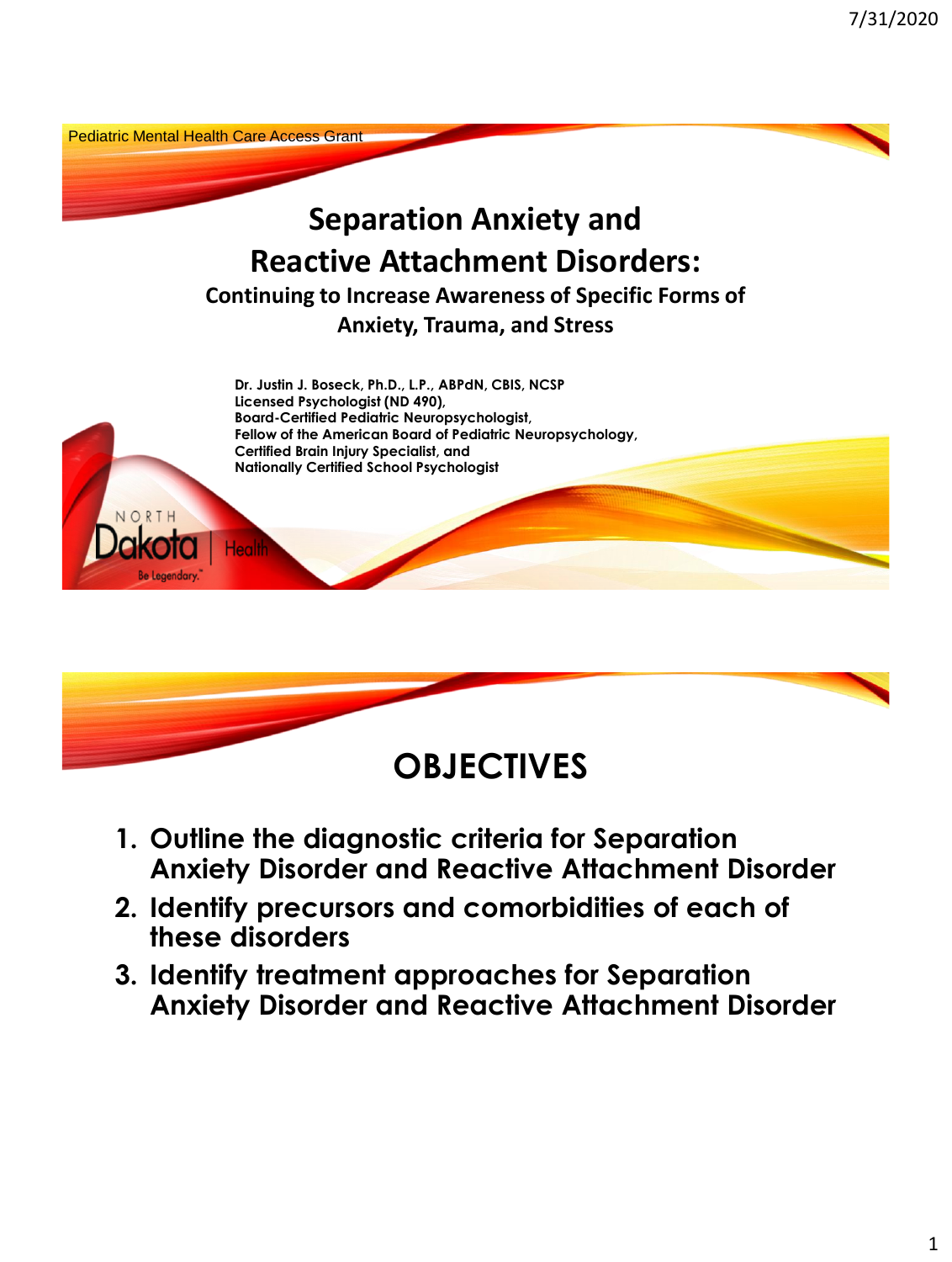



- **Separation Anxiety Disorder**
- Selective Mutism
- Specific Phobia
- Social Anxiety Disorder (Social Phobia)
- Panic Disorder
- Agoraphobia
- Generalized Anxiety Disorder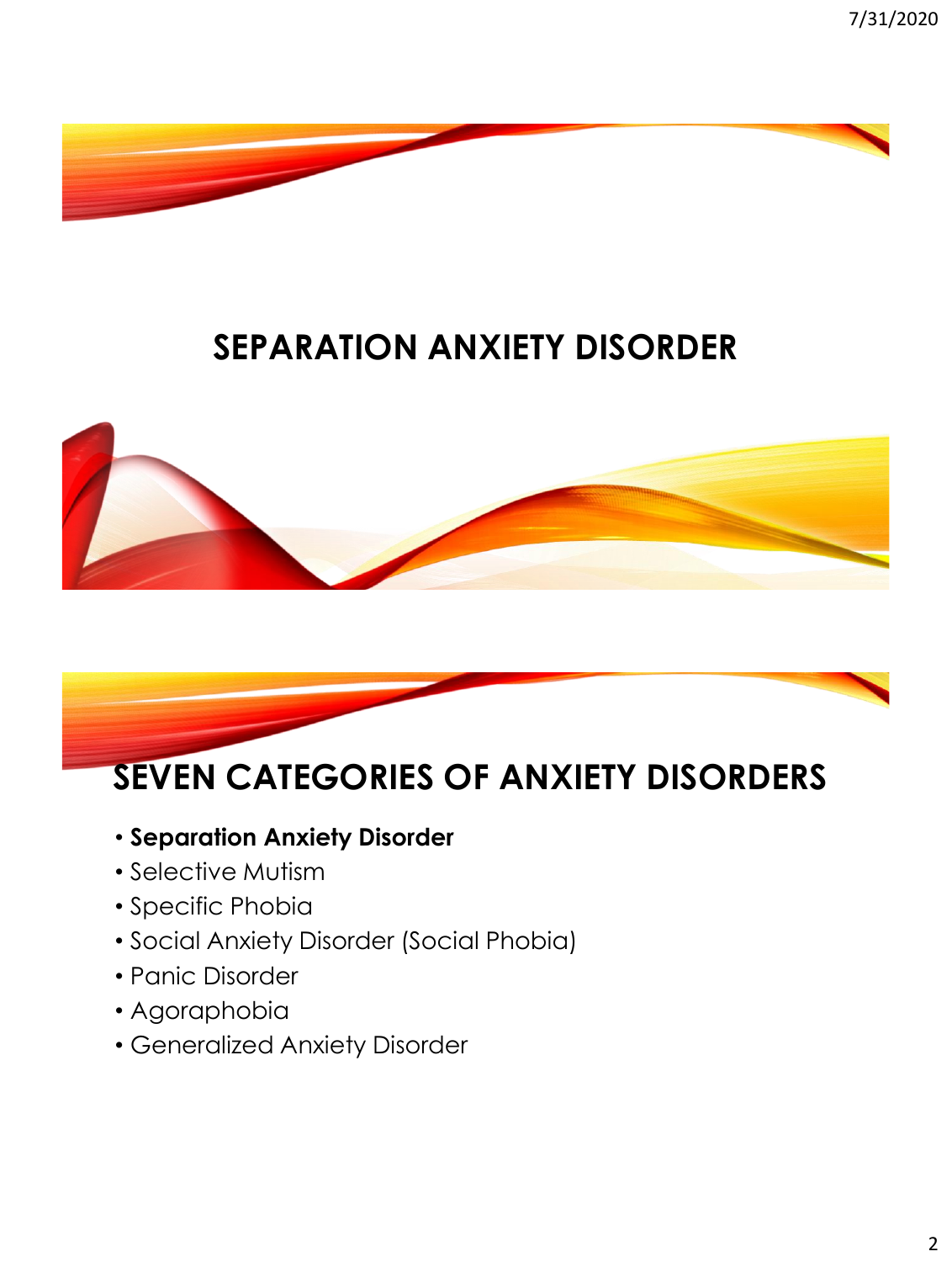# **ANXIETY AND DEVELOPMENT**

| <b>Development</b><br>al Period | Age                   | <b>Common Fears and anxieties</b>                                                | <b>Possible Symptoms</b>                                                                               | <b>Corresponding DSM-5</b><br><b>Anxiety Disorders</b>                     |
|---------------------------------|-----------------------|----------------------------------------------------------------------------------|--------------------------------------------------------------------------------------------------------|----------------------------------------------------------------------------|
| Early Infancy                   | Within first<br>weeks | Loss of Physical support, loss of<br><b>Physical Contact with</b><br>caregiver   |                                                                                                        |                                                                            |
|                                 | $0 - 6$<br>months     | Intense sensory stimuli (loud<br>noises)                                         |                                                                                                        |                                                                            |
| Late Infancy                    | $6 - 8$<br>months     | Shyness/anxiety with stranger,<br>sudden, unexpected, or<br>looming objects      |                                                                                                        | <b>Separation Anxiety Disorder</b>                                         |
| Toddlerhood                     | $12 - 18$<br>months   | Separation from parent, Injury,<br>toileting, strangers                          | Sleep disturbances,<br>nocturnal panic attacks,<br>defiant behavior                                    | <b>Separation Anxiety Disorder</b>                                         |
|                                 | 2-3 years             | Fears of thunder and lightning,<br>fire, water, darkness,<br>nightmares, animals | Crying, clinging,<br>withdrawal, freezing,<br>avoidance of salient stimuli.<br>night terrors, enuresis | <b>Separation Anxiety Disorder</b><br>Selective Mutism<br>Specific phobias |

# **ANXIETY AND DEVELOPMENT**

| Developmental<br>Period           | <b>Age</b> | <b>Common Fears and</b><br>anxieties                                                                                   | Possible<br>Symptoms              | <b>Corresponding DSM-5 Anxiety Disorders</b>                                                                             |
|-----------------------------------|------------|------------------------------------------------------------------------------------------------------------------------|-----------------------------------|--------------------------------------------------------------------------------------------------------------------------|
| <b>Early Childhood</b>            | 4-5 years  | Separation from<br>parents, fear of<br>death or dead<br>people                                                         | Excessive need<br>for reassurance | Separation anxiety disorder<br>Selective (Elective) Mutism<br>Generalized Anxiety disorder<br>Panic attacks              |
| Primary/Elemen<br>tary School Age | 5-7 years  | Fear of specific<br>objects (animals,<br>monsters, ghosts)                                                             |                                   | Specific phobias<br>Selective (Elective) Mutism                                                                          |
|                                   |            | Fear of gems or of<br>getting a serious<br>illness                                                                     |                                   | Obsessive-compulsive disorder (OCD)                                                                                      |
|                                   |            | Fear of natural<br>disasters, fear of<br>traumatic events<br>(e.g., getting burned,<br>being hit by a car or<br>truck) |                                   | Specific phobias<br><b>Acute Stress Disorder</b><br>Posttraumatic Stress Disorder<br><b>Generalized Anxiety Disorder</b> |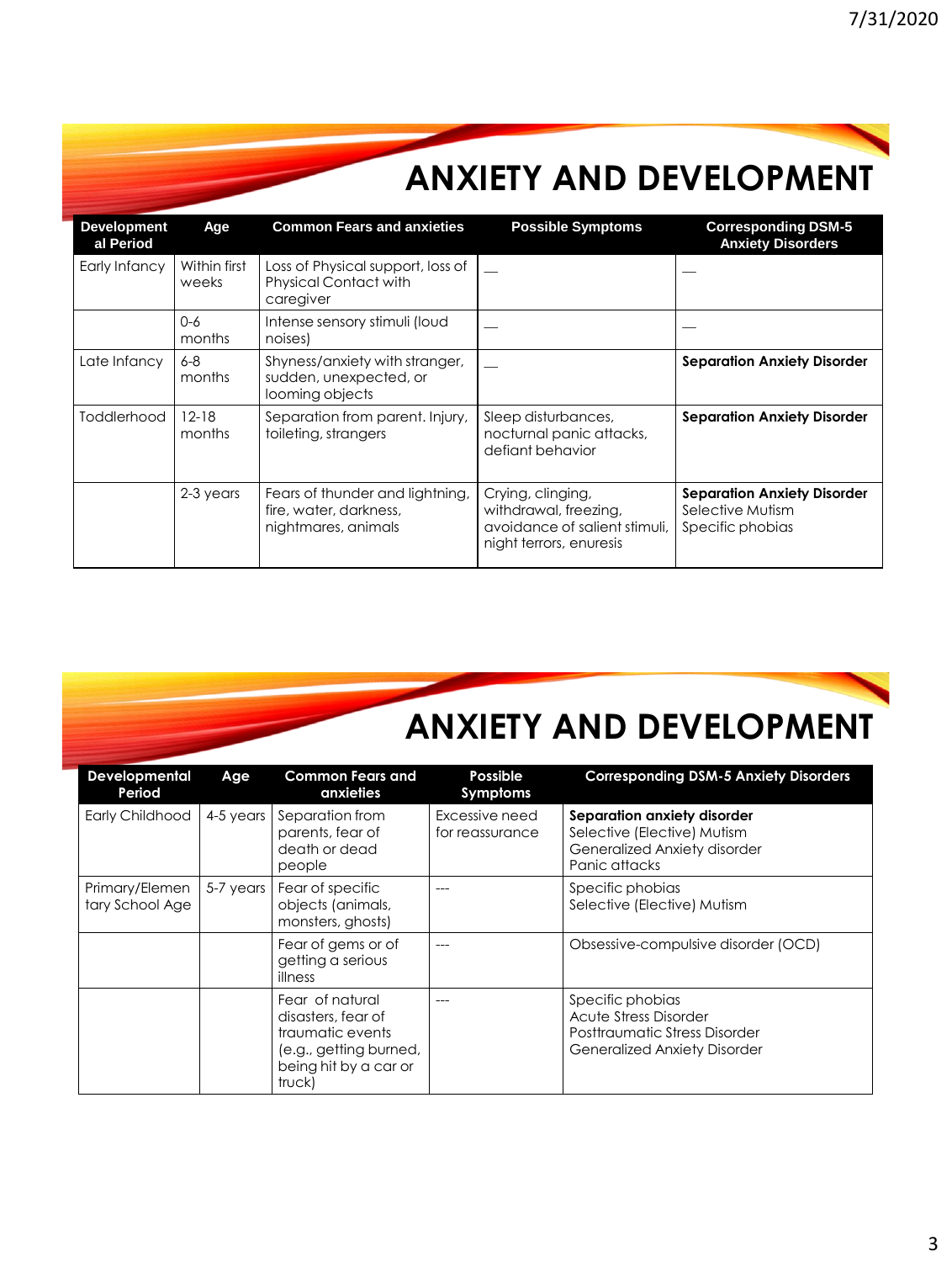|                         |                    | <b>ANXIETY AND DEVELOPMENT</b>                                                                                  |                                                                                 |                                                               |  |
|-------------------------|--------------------|-----------------------------------------------------------------------------------------------------------------|---------------------------------------------------------------------------------|---------------------------------------------------------------|--|
| Developmental<br>Period | Age                | <b>Common Fears and</b><br>anxieties                                                                            | <b>Possible Symptoms</b>                                                        | <b>Corresponding DSM-5 Anxiety</b><br><b>Disorders</b>        |  |
|                         | $5 - 11$<br>years  | School anxiety,<br>performance anxiety,<br>physical<br>appearance, social<br>concerns                           | Withdrawal, timidity,<br>extreme shyness with<br>unfamiliar adults and<br>peers | <b>Social Anxiety Disorder</b><br>Selective (Elective) Mutism |  |
| Adolescence             | $12 - 18$<br>years | Personal relations.<br>rejection from peers,<br>personal<br>appearance, future,<br>natural disasters.<br>safety | Fear of negative<br>evaluation                                                  | <b>Social Anxiety Disorder</b>                                |  |



- Children who display excessive anxiety early in development:
	- Display low social performance and high social anxiety
	- Signs/symptoms of being shy and socially withdrawn
	- May appear to have low self-esteem, be withdrawn, and have difficulty initiating and maintaining friendships
	- Difficulty understanding emotion in themselves and others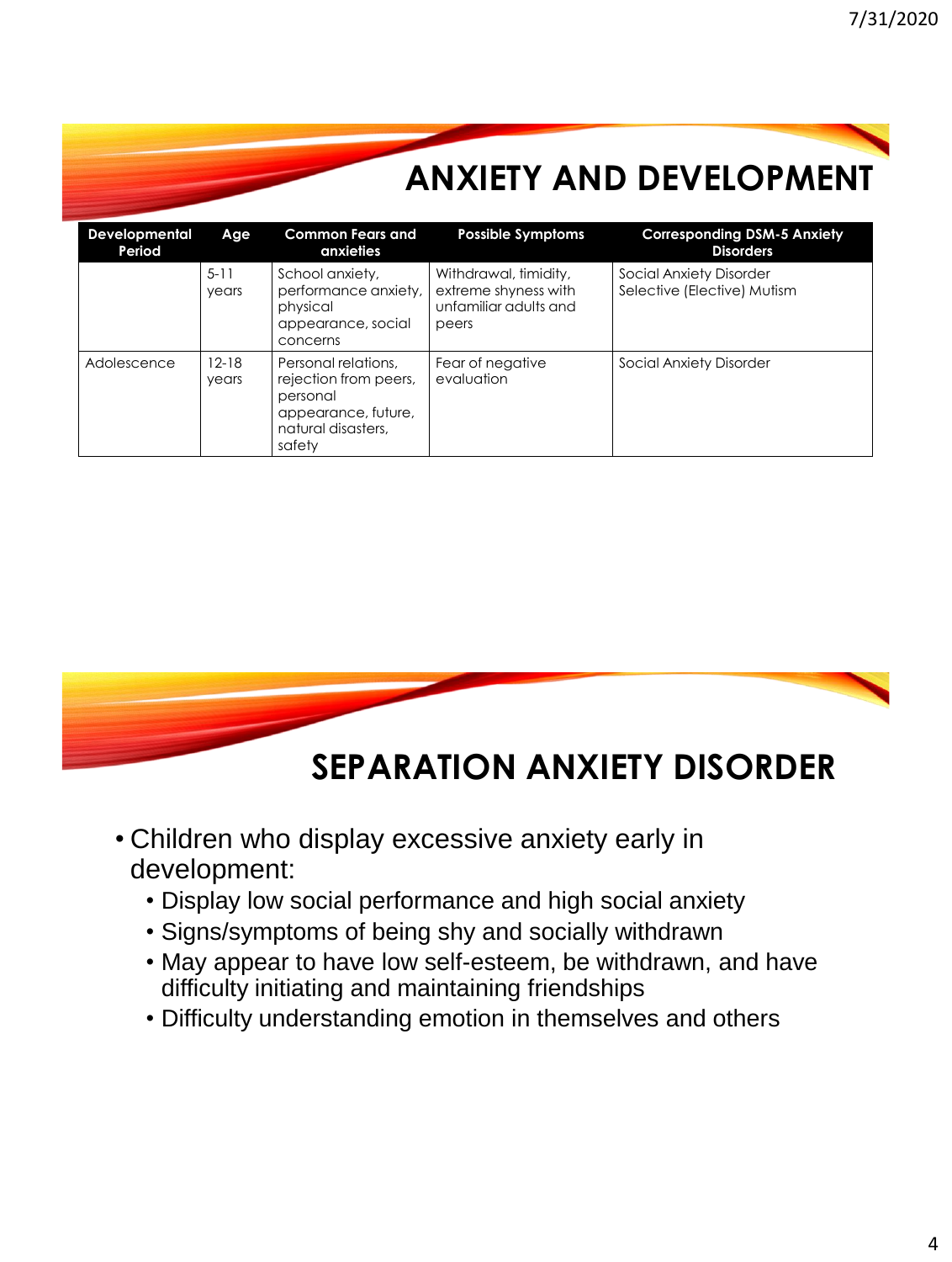- Secure attachment is important for a young child's development
	- May be typical for children until preschool years
	- Lack of separation anxiety before this time may suggest insecure attachment
- Separation Anxiety Disorder is distinguished by:
	- Disabling anxiety about being apart from caregivers or away from home
	- Age-inappropriate and excessive
		- Impairs social interaction with others



#### **Diagnostic Criteria for Separation Anxiety Disorder in the DSM-5**

(A) Developmentally inappropriate and excessive fear or anxiety concerning separation from those to whom the individual is attached, as evidenced by at least **three** of the following:

1. Recurrent excessive distress when anticipating or experiencing separation from home or from major attachment figures.

2. Persistent or excessive worry about losing major attachment figures or about possible ham) to them, such as illness, injury, disasters, or death.

3. Persistent and excessive worry about experiencing an untoward event (e.g., getting lost, being kidnapped, having an accident, becoming ill) that causes separation from a major attachment figure.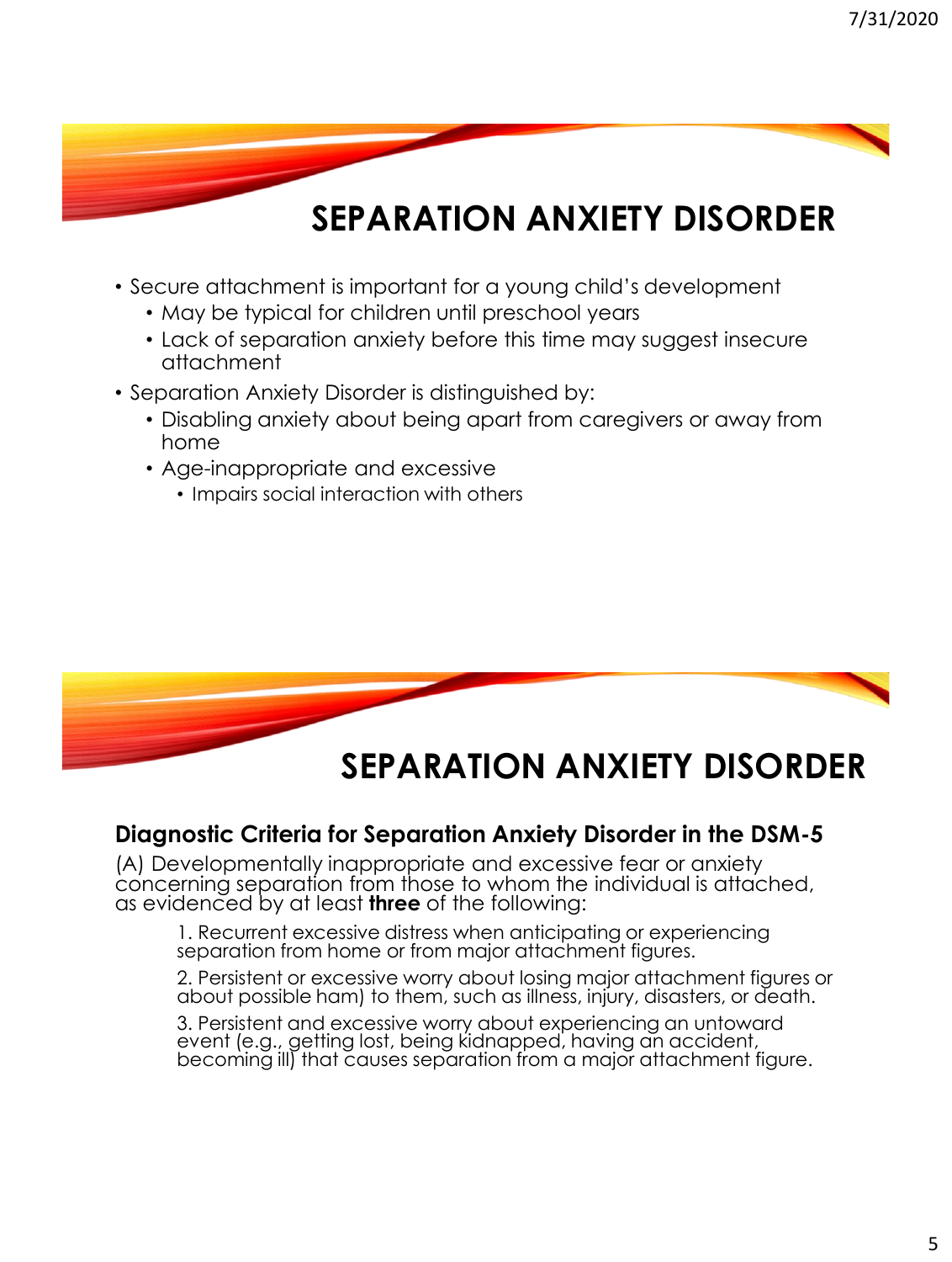#### **Diagnostic Criteria for Separation Anxiety Disorder in the DSM-5**

(A)Developmentally inappropriate and excessive fear or anxiety concerning separation from those to whom the individual is attached, as evidenced by at least **three** of the following:

4. Persistent reluctance or refusal to go out, away from home, to school, to work, or elsewhere because of fear of separation.

5. Persistent and excessive fear of or reluctance about being alone or without major attachment figures at home or in other settings.

6. Persistent reluctance or refusal to sleep away from home or to go to sleep without being near a major attachment figure.



#### **SEPARATION ANXIETY DISORDER**

#### **Diagnostic Criteria for Separation Anxiety Disorder in the DSM-5**

(B)The fear, anxiety, or avoidance is persistent, lasting at least 4 weeks in children and adolescents and typically 6 months or more in adults.

(C)The disturbance causes clinically significant distress or impairment in social, academic, occupational, or other important areas of functioning.

(D)The disturbance is not better explained by another mental disorder, such as refusing to leave home because of excessive resistance to change in autism spectrum disorder; delusions or hallucinations concerning separation in psychotic disorders; refusal to go outside without a trusted companion in agoraphobia; worries about ill health or other harm befalling significant others in generalized anxiety disorder; or concerns about having an illness in illness anxiety disorder.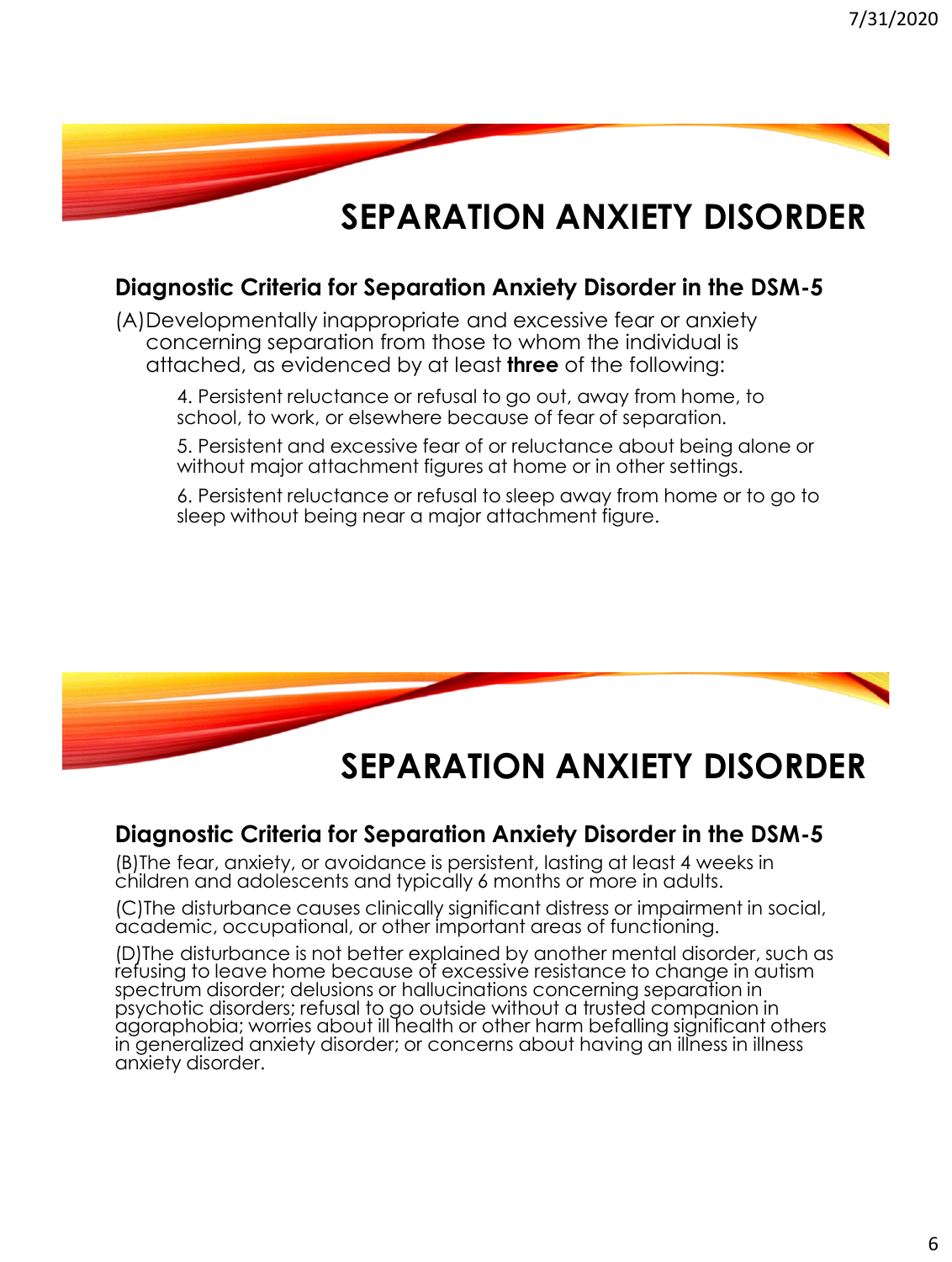#### **Prevalence and Comorbidity**

- In children, 6- to 12-month prevalence is estimated to be approximately 4%
- In adolescents in the U.S., the 12-month prevalence is 1.6%
- It is more prevalent in girls than in boys
- More than 2/3 of children with Separation Anxiety Disorder have another anxiety disorder and approximately half develop a depressive disorder



#### **Prevalence and Comorbidity**

- School refusal:
	- Refusal to attend classes or difficulty remaining in school for an entire day
- Fear of school may be fear of leaving parents (separation anxiety), but can occur for many other reasons:
	- Cognitive difficulties
	- Learning difficulties
- Separation Anxiety Disorder persists into adulthood for more than 1/3 of affected children and adolescents and may morph into other anxiety/depressive disorder(s)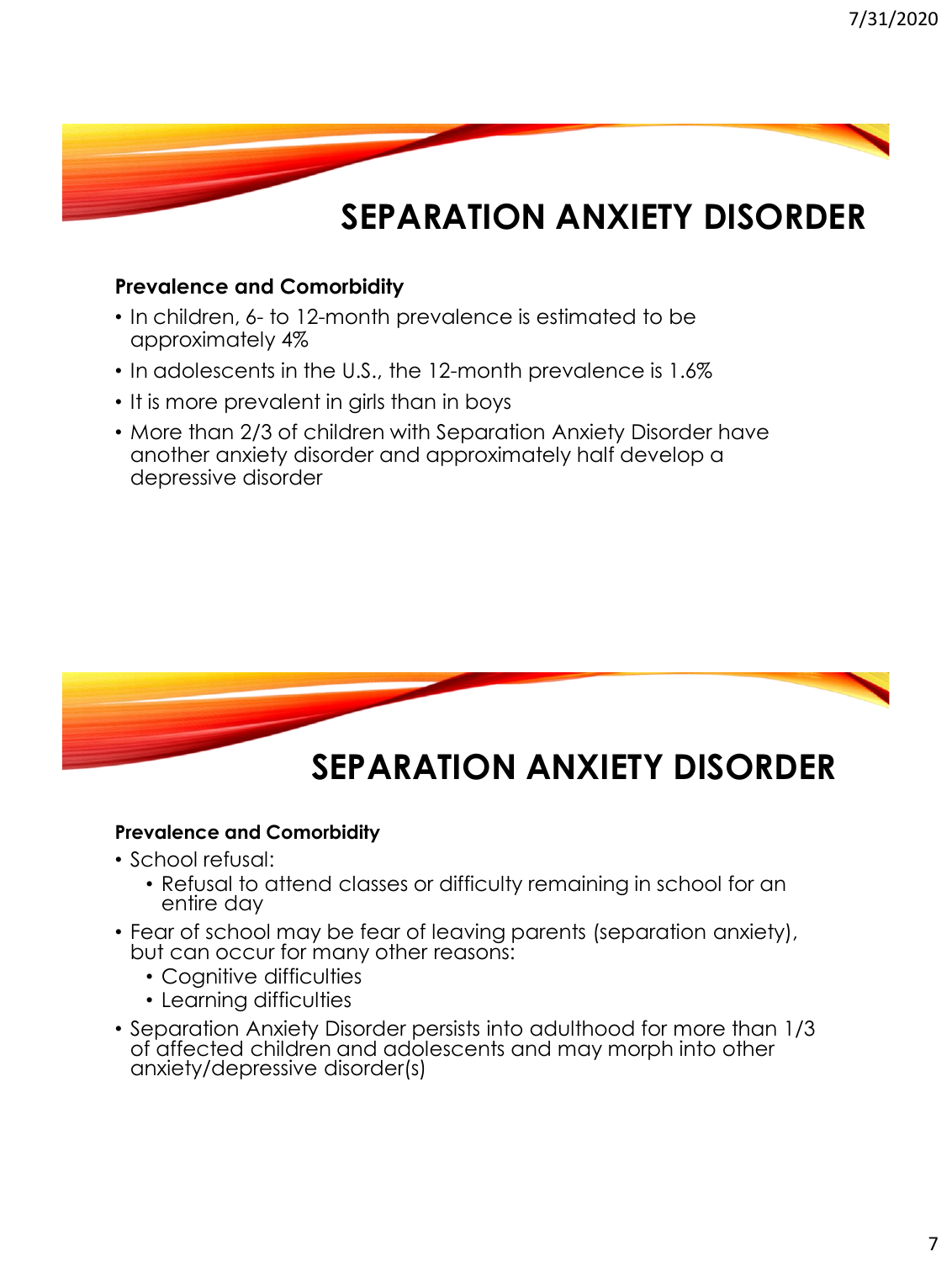## **TREATMENT**

- The most effective treatment for most anxiety disorders is:
	- Cognitive Behavioral Therapy
	- Play Therapy in young children
	- Family involvement is important
- Many times CBT will be paired with exposure-based treatments
	- While providing children with ways of coping other than escape and avoidance
- Systematic Desensitization
- Modeling and reinforced practice



#### **REACTIVE ATTACHMENT DISORDER**

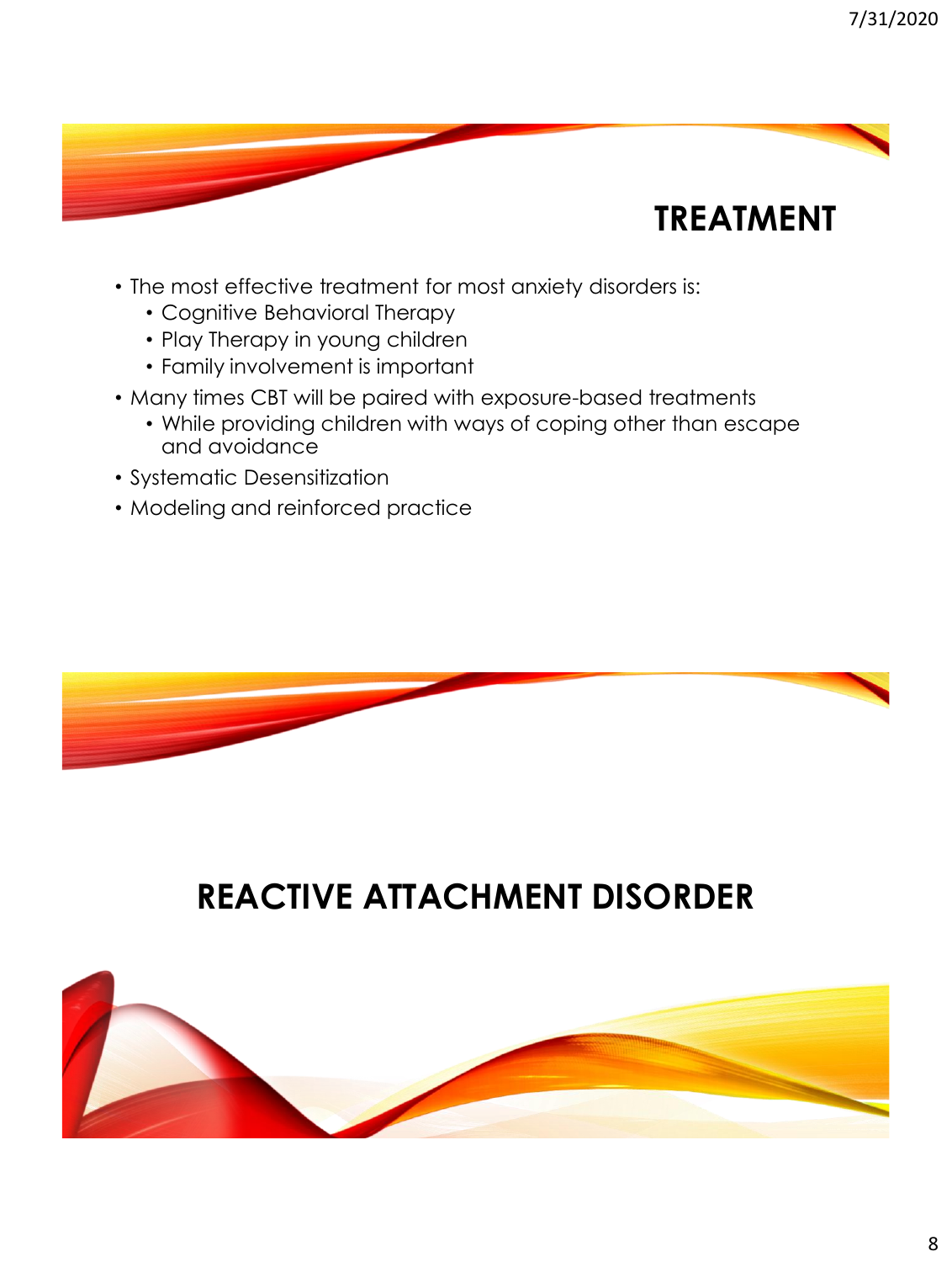- Trauma- and stressor-related disorders in the DSM-5
	- Acute Stress Disorder
	- Adjustment Disorder
	- Posttraumatic Stress Disorder (PTSD)
	- **Reactive Attachment Disorder**
	- Disinhibited Social Engagement Disorder



#### **REACTIVE ATTACHMENT DISORDER**

- Children with Reactive Attachment Disorder DO have the ability to form selective/appropriate attachments
	- Limited opportunities exist during early development
- Characterized by a pattern of aberrant attachment behavior:
	- Child rarely turns to attachment figure (parent and/or main caregiver) for comfort, support, and protection
	- Do not respond to comforting efforts of caregivers
	- Diminished or absent expression of positive emotions during interactions with caregivers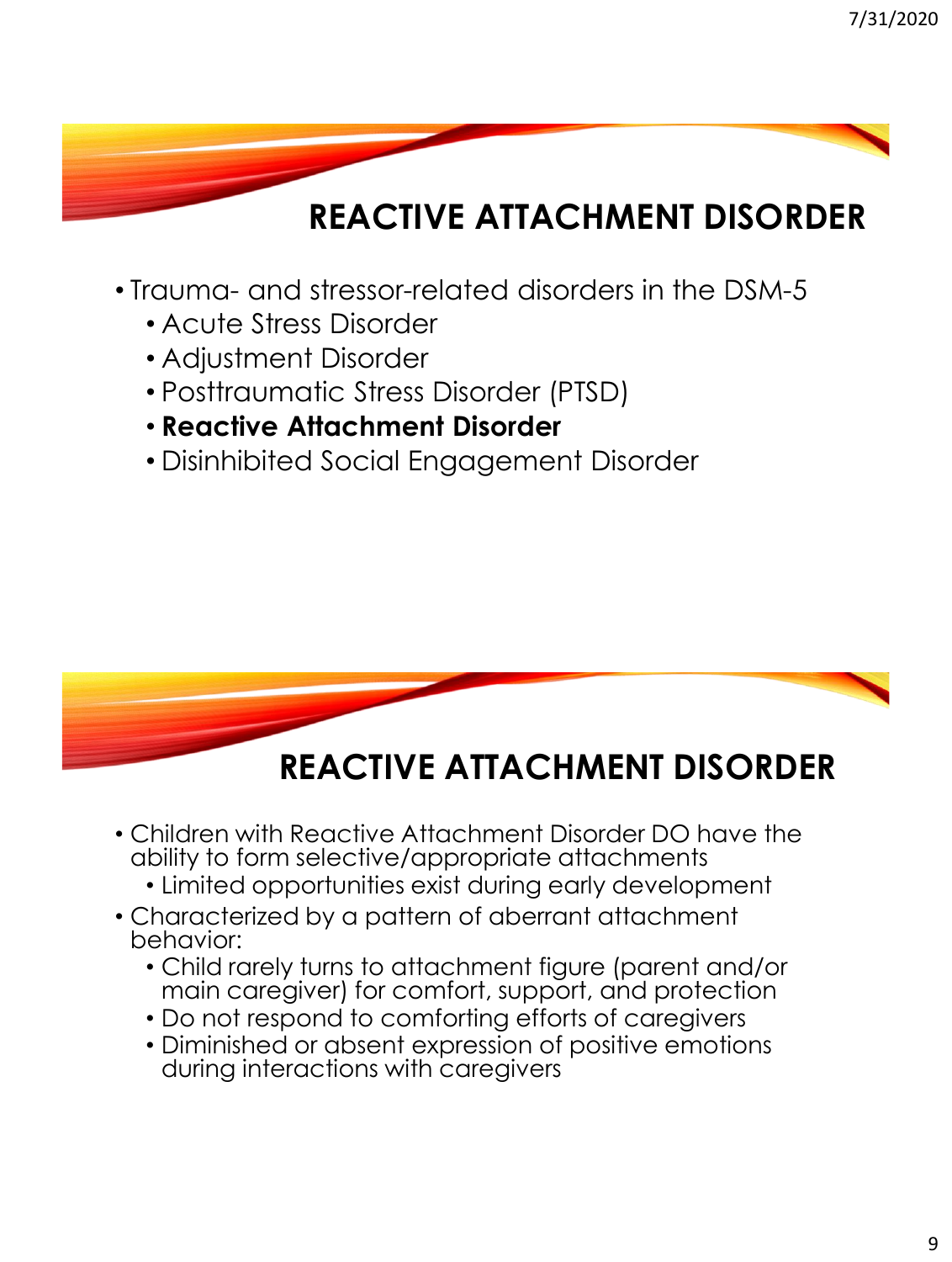- Display episodes of negative emotions of fear, sadness, or irritability that are unable to be explained
- Often co-occurs with social neglect and thus co-occurs with developmental delays
- Diagnosis requires an age of at least 9 months although signs can be seen before this age
- Other associated features may include neglect:
	- Malnutrition
	- Signs of poor care



#### **Diagnostic Criteria in the DSM-5**

A) Consistent pattern of inhibited, emotionally withdrawn behavior toward adult caregivers, manifested by *both* of the following:

1. The child rarely or minimally seeks comfort when distressed.

2. The child rarely or minimally responds to comfort when distressed.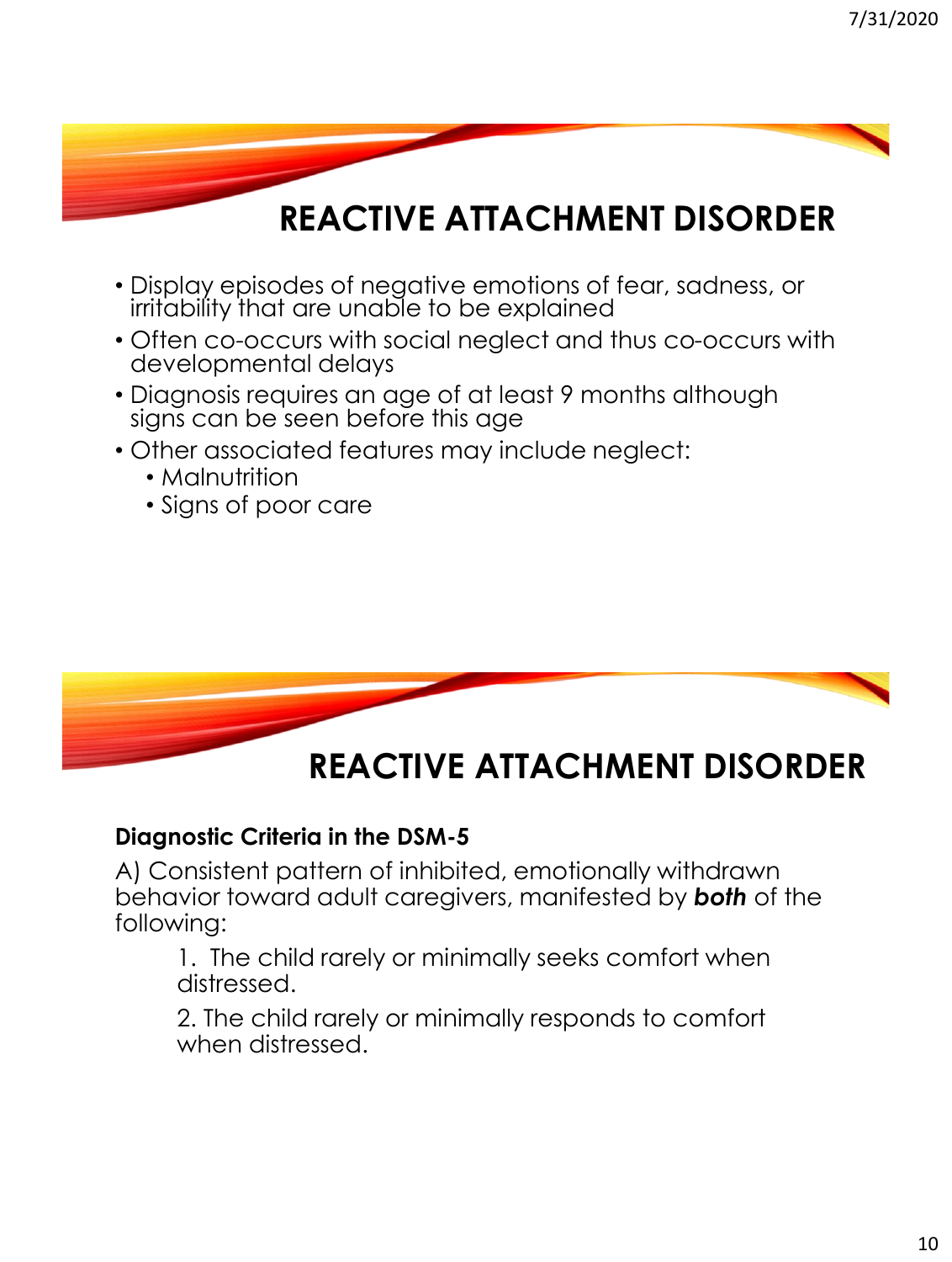

#### **Diagnostic Criteria in the DSM-5**

(B) A persistent social and emotional disturbance characterized by *at least two* of the following:

> 1. Minimal social and emotional responsiveness to others.

2. Limited positive affect.

3. Episodes of unexplained irritability, sadness or fearfulness that are evident even during nonthreatening interactions with adult caregivers.



### **REACTIVE ATTACHMENT DISORDER**

#### **Diagnostic Criteria in the DSM-5**

(C) The child has experienced a pattern in the form of persistent lack of having basic emotional needs for comfort, stimulation, and affection met by at least *one of the following*:

1. Social neglect or deprivation in the form of persistent lack of having basic emotional needs for comfort, stimulation, and affection met by caregiving adults.

2. Repeated changes of primary caregivers that limit opportunities to form stable attachments (e.g., frequent changes in foster care).

3. Rearing in unusual settings that severely limit opportunities to form selective attachments (e.g., institutions with high child-to-caregiver ratios).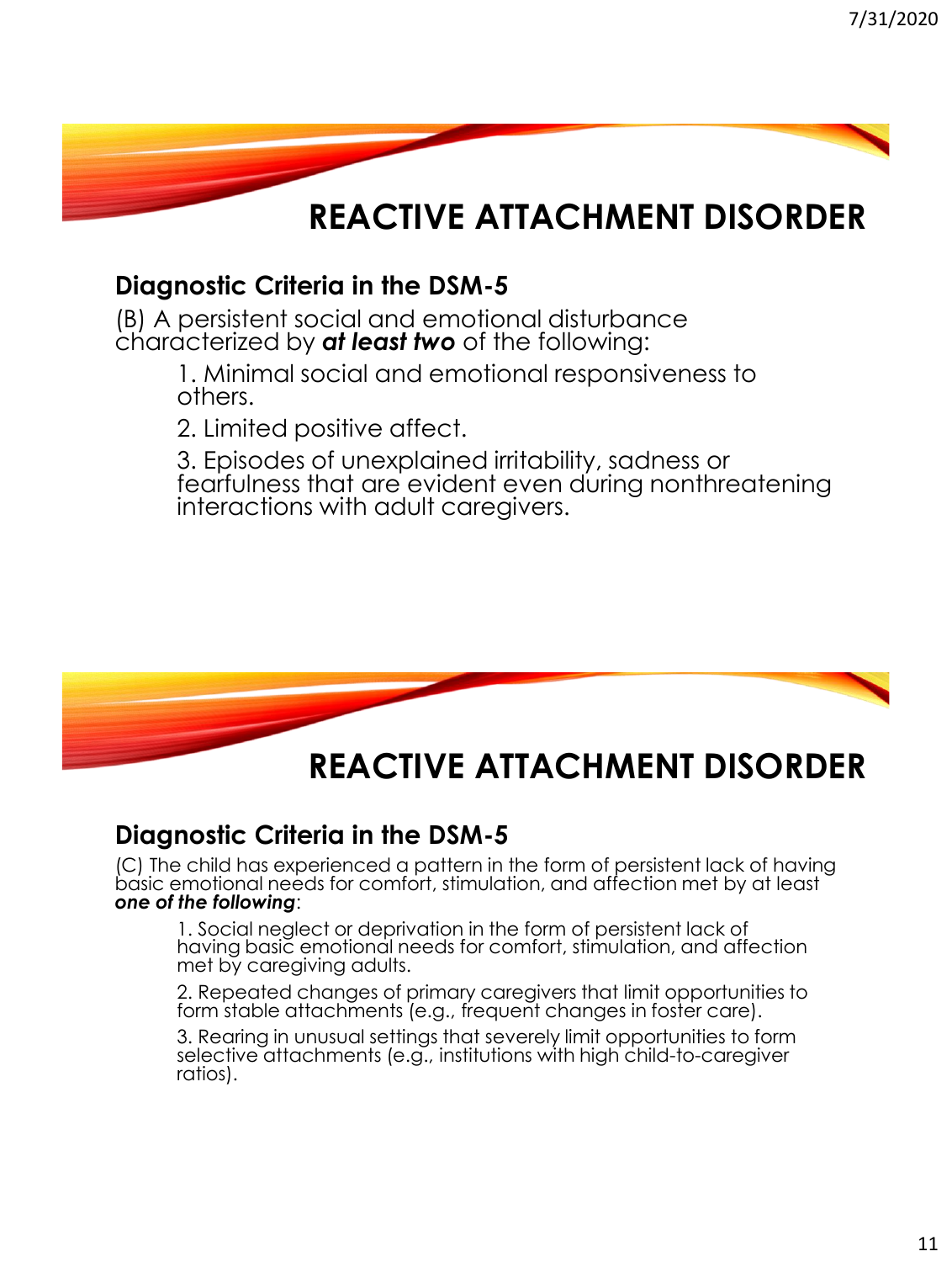#### **Diagnostic Criteria in the DSM-5**

(D) The disturbances in Criterion A began following the lack of adequate care in Criterion C

- (E) Criteria for Autism Spectrum Disorder are not met
- (F) Evident before 5 years of age.
- (G) The child has a developmental age of at least 9 months

*Specify if:* Persistent: The disorder has been present for more than 12 months.

*Specify if:* Severe: When a child exhibits all symptoms of the disorder, with each symptom manifesting at relatively high levels.



## **REACTIVE ATTACHMENT DISORDER**

- Rare:
	- Even in populations of severely neglected children
	- $10%$
- Often present in the first months of life
- Similar attachment styles occur in young children from many cultures